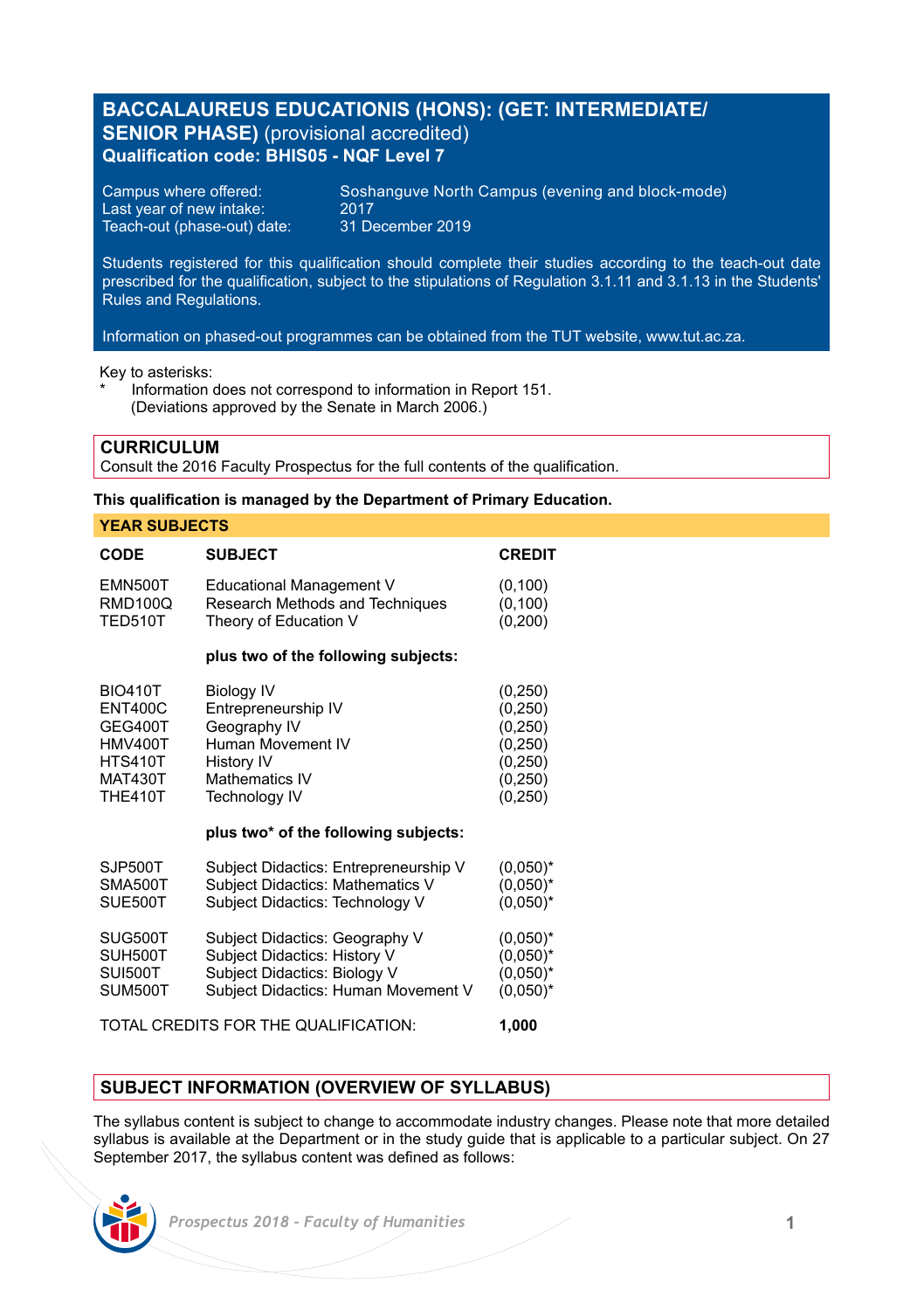# **BIOLOGY IV (BIO410T) 1 X 3-HOUR PAPER**

### *(Module/subject custodian: Department of Mathematics, Science and Business Education)*  Animal and plant physiology relating to excretion, chemical and nervous control and energy transformation (photosynthesis and cell respiration) is studied and researched. Reproduction principles of heredity genetics, DNA replication, repair, transcription and translation. (Total tuition time: ± 50 hours)

## **E**

**B**

## **ENTREPRENEURSHIP IV (ENT400C) 1 X 2-HOUR PAPER**

*(Subject custodian: Department of Mathematics, Science and Business Education)*  Strategic planning, entrepreneurial activities, business plans and action, research relating to an entrepreneurial project (application). (Total tuition time: ± 50 hours)

## **EDUCATIONAL MANAGEMENT V (EMN500T) 1 X 3-HOUR PAPER**

## *(Subject custodian: Department of Educational Foundation)*

Advanced views on the tasks, disciplines and management areas of educational management. (Total tuition time: ± 50 hours)

## **G**

## **GEOGRAPHY IV (GEG400T) 1 X 3-HOUR PAPER**

## *(Subject custodian: Department of Primary Education)*

Application of broad physical features of human geography and other related constructions in geography, such as topographical maps, aerial photos and orthophoto maps. The study of physical geology, including materials that make up the earth and forces that shape the earth. (Total tuition time:  $\pm$  50 hours)

## **H**

## **HISTORY IV (HTS410T) 1 X 3-HOUR PAPER**

## *(Subject custodian: Department of Primary Education)*

Interpretation of historical events, such as basic historical facts generally accepted by all historians on ancient times, medieval and current history of the Middle East conflict, neo-liberalism, South African democracy and South Africa's new identities. (Total tuition time: ± 50 hours)

## **HUMAN MOVEMENT IV (HMV400T) 1 X 3-HOUR PAPER**

## *(Subject custodian: Department of Educational Foundation)*

Lifespan development, middle childhood related to ordered and disordered personality. Creativity and innovation in critical thinking by using language and thoughts. Application and training programmes for water activities, games and gymnastics. (Total tuition time: ± 50 hours)

## **M**

## **MATHEMATICS IV (MAT430T) 1 X 3-HOUR PAPER**

*(Subject custodian: Department of Mathematics, Science and Business Education)* 

Plane curve, parametric equations and polar coordinates. Lines and planes in 3-D space, vector spaces, linear transformations, multiple integration, Laplace transforms and Fourier series. (Total tuition time: ± 75 hours)

# **R**

# **RESEARCH METHODS AND TECHNIQUES (RMD100Q) 1 X 3-HOUR PAPER**

# *(Subject custodian: Department of Educational Foundation)*

The role and value of research in education. How elementary statistics can be a resource in teaching and research. (Total tuition time: ± 50 hours)